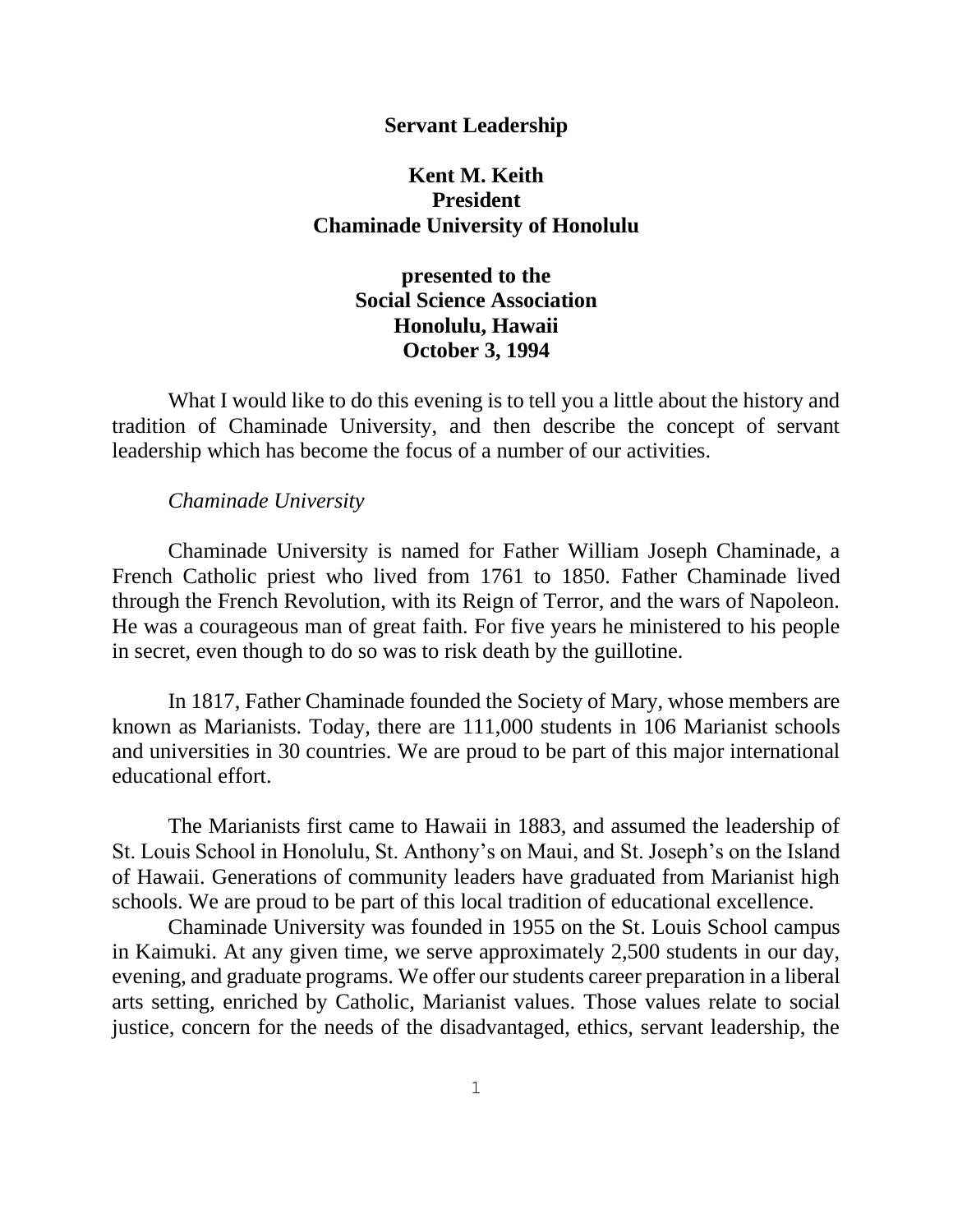nurturing of families, and the building of communities.

These are values we try to live by. For example, in terms of our concern for the needs of the disadvantaged, more than a third of our day session students meet the federal definition for being economically disadvantaged. Two thirds of those students are not only economically disadvantaged, but are also first-generation college students. We are proud to be the breakthrough institution for these young men and women.

In terms of our emphasis on the building of community, a survey of our day session graduates indicates that more than half of them have held public service or community service jobs since graduation. We are proud to be producing graduates who are focused on giving back to the community.

One of the major purposes of the Society of Mary is to educate leaders. Let me turn now to an explanation of the concept of servant leadership, and why we think it is so important.

## *The meaning of life*

To explain what servant leadership is, and why it is important, I start with a simple and fundamental question: What is the meaning of life? Why are we all here on this planet, anyway? For many, the answer begins with religious faith. For most, the answer either begins or continues with love. I believe that in most countries, cultures, and centuries, people have discovered that love is the meaning of life. Not power, or wealth, or fame, or sex, but love. Happy people are people who know how to give and receive love. For most people, that is the deepest, most exhilarating meaning of life.

When we stop to think about it, we have to admit that we really do love each other. We love our parents, our spouses, our sisters and brothers, our children, our relatives, and our friends. We may not love them well, we may not love them enough, and we may not love each of them in the same way, but we love them. And because we love them, we care about them. We care about the community they live in. We care about the nation and world they live in. We care about their education and personal growth. We care about their jobs, and the quality of their environment. We want them to have whatever they need, because we love them, and we want the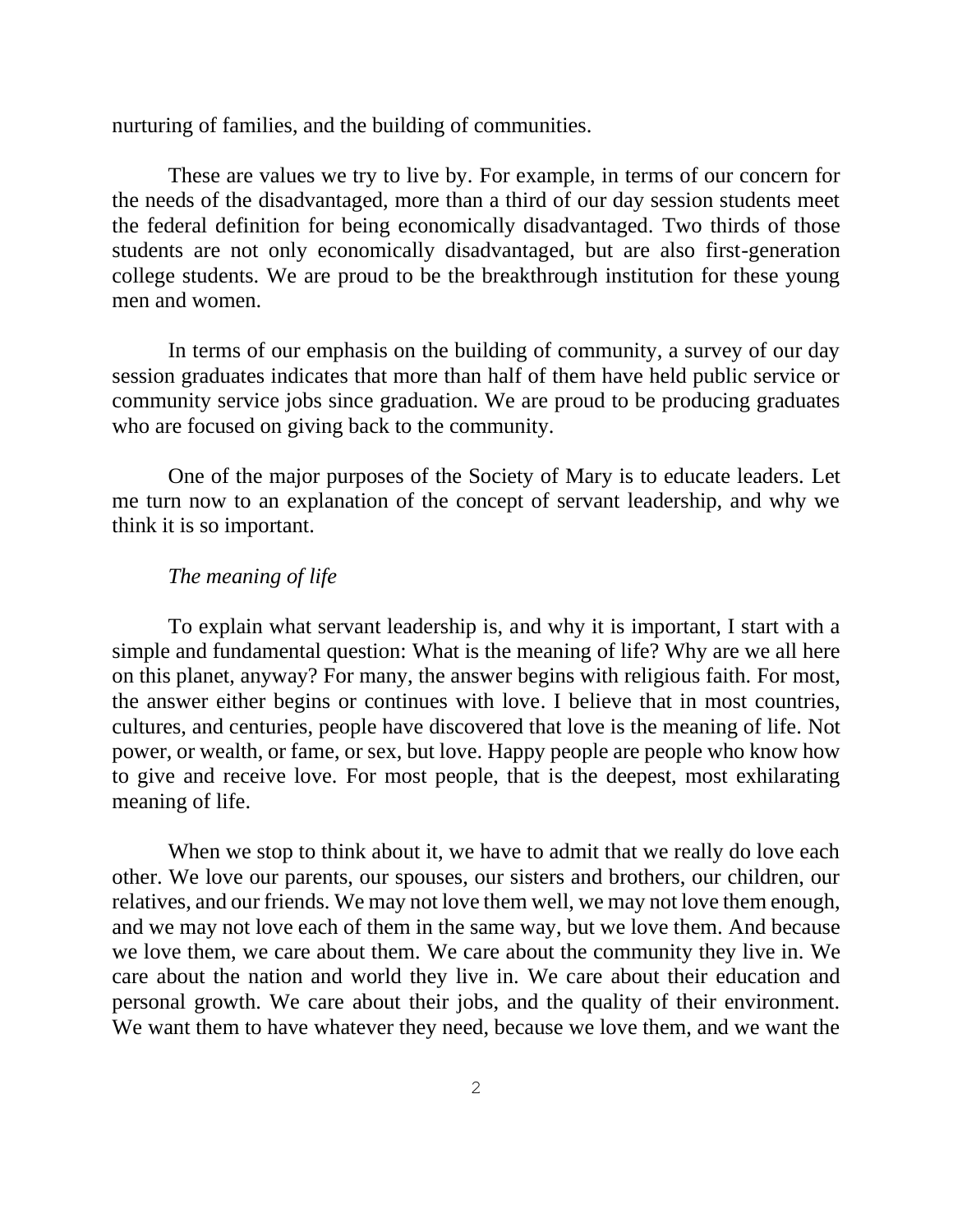best for them.

The interesting thing about loving people, and wanting to help them, is that our love can grow and grow, encompassing more and more people, until it encompasses all of humankind. We begin to feel compassion for all human beings. We begin to identify with their trials and tribulations, and want to help them if we can. But how can we help?

# *The servant leader*

Servant leadership is one way to help. A servant leader is a leader who is focused on serving others. A servant leader is aware that he or she is an instrument for good, a person who has been given certain abilities or gifts which are meant to be used in helping others. A servant leader is not worried about the attention others pay to him, but the attention he pays to others. A servant leader loves people and wants to help them.

Servant leadership is not about power, it is about *service*. The servant leader does not go around asking, "How can I get power? How can I make people do things?" The servant leader asks, "What do people need? How can I help them to get it? What does my organization need to do? How can I help my organization to do it?" Thus, rather than embarking on a quest for personal power, the servant leader embarks on a quest to identify and meet the needs of others.

Servant leaders have the same broad range of leadership tasks as other leaders. Servant leaders can be many different types of leader, depending on their personalities and the specific circumstances. The servant leader surveys the needs of a group and looks for what is missing. She asks herself: What type of leadership, what kind of service, will provide the missing link so that action will be possible for this group? The missing link will vary, so the servant leader does not always perform the same role or service in each case.

Servant leaders are not obsequious or servile. A servant leader can accumulate and exercise power. A servant leader can become angry and enter the fray to do battle. What is important is that the servant leader accumulates power or becomes angry *on behalf of others.* The servant leader acts in response to the way *others* are treated, not in response to the way he or she is treated. The servant leader is willing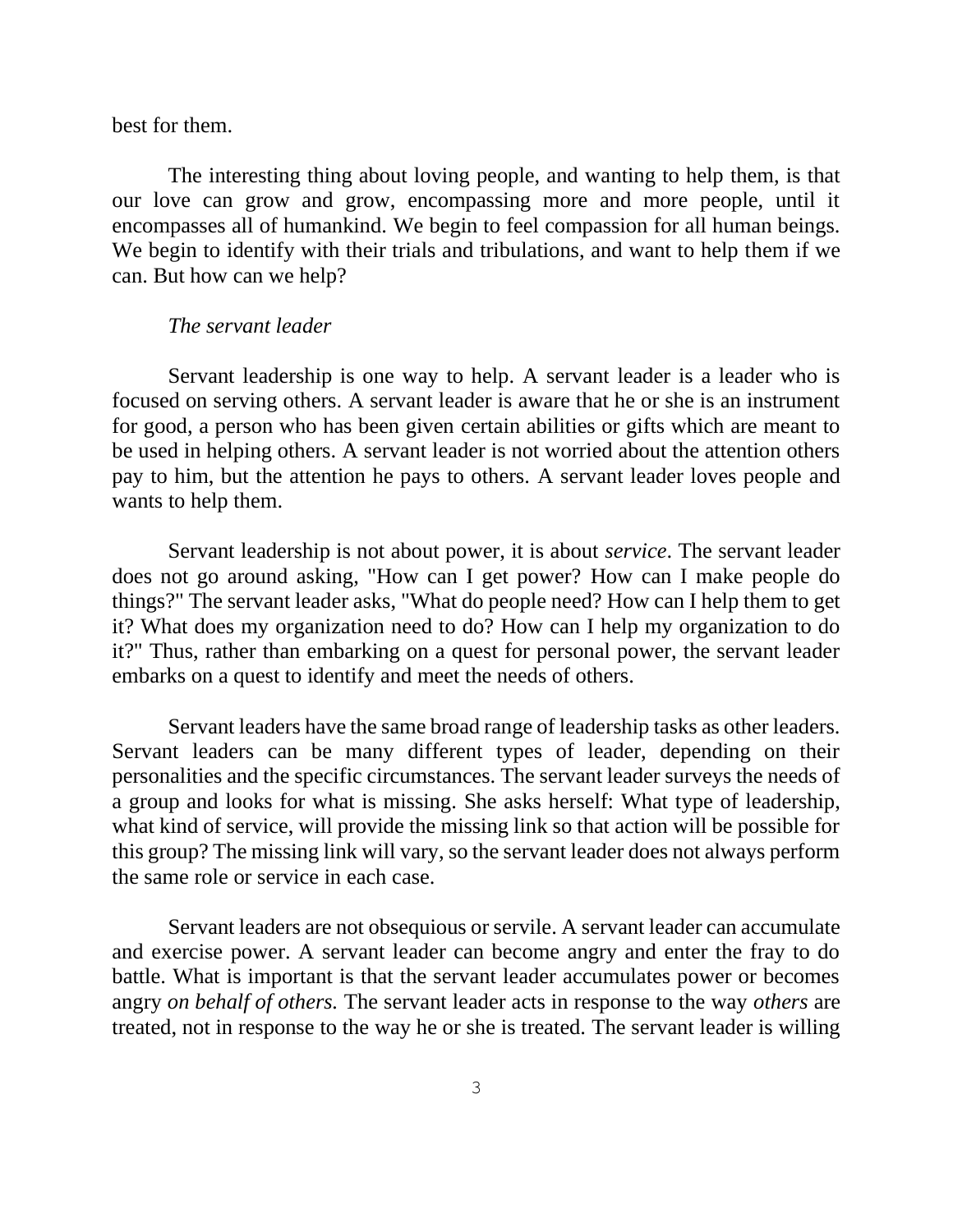to mobilize support and take bold action on behalf of what is right.

There are times when a servant leader has to argue, or engage in conflict, or get into a fight. But there are more times when a servant leader will stop a fight, by deflecting an attack, or by absorbing the attack and going on to do what really needs to be done. People who have the strength to do this can limit the amount of conflict and pain which is suffered by the societies in which they live.

Whatever the situation, the servant leader is servant first. One of the important books in this field is *Servant Leadership* by Robert Greenleaf. Greenleaf makes it clear that someone who is a leader first, may want to satisfy a drive for power or for the possession of material goods. Greenleaf says:

The leader-first and the servant-first are two extreme types... The difference manifests itself in the care taken by the servant-first to make sure that other people's highest priority needs are being served. The best test, and difficult to administer is: Do those served grow as persons? Do they, while being served, become healthier, wiser, freer, more autonomous, more likely themselves to become servants? (pp. 13-14)

Servant leadership is not a new idea. *Matthew* 20: 28 tells us that Christ came to serve, not to be served. He healed the sick, fed the hungry, and comforted the outcast. And He made it clear that His followers are to do the same.

The concept of servant leadership can be found in other religions or philosophies as well. The *Tao Te Ching* consists of ancient writings attributed to Lao-Tzu, a sage who lived in China about 500 B. C. and is known as the founder of Taoism. In one passage, Lao-Tzu describes a leader who is so effective that he is almost invisible. When the great deeds are done, the people say "We did this of our free will. We did this ourselves." (Wei, 1982, p. 150)

John Heider, in *The Tao of Leadership*, draws his own meaning and images from this passage of the *Tao Te Ching*. His reflection includes the following:

The wise leader does not intervene unnecessarily. The leader's presence is felt, but often the group runs itself...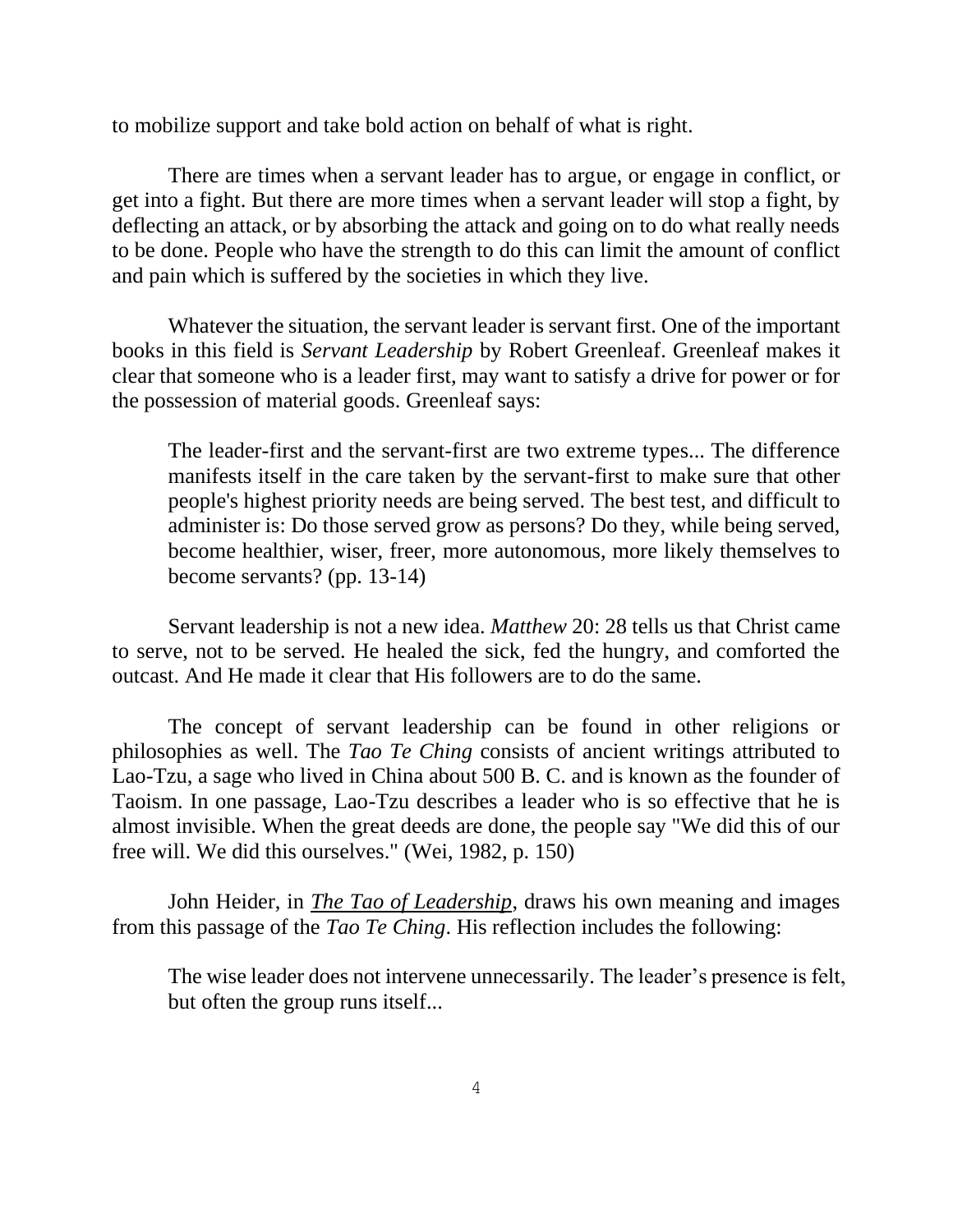Imagine that you are a midwife; you are assisting at someone else's birth. Do good without show or fuss. Facilitate what is happening rather than what you think ought to be happening. If you must take the lead, lead so that the mother is helped, yet still free and in charge.

When the baby is born, the mother will rightly say: 'We did it ourselves!' (p. 33)

# *Examples of servant leaders*

There are no doubt thousands of examples of servant leadership in literature, the movies, history, and daily life today. One thinks of figures such as Father Chaminade, Father Damien, Washington, Lincoln, Clara Barton, Eichi Shibusawa, Gandhi, Albert Schweitzer, Martin Luther King, and Mother Teresa.

My guess is that most servant leaders have *not* been known outside the group or community they have served. Like Lao-Tzu's servant leader, they are almost "invisible."

An especially good example of servant leadership in literature is *Watership Down* by Richard Adams. This is a wonderful fable about a group of rabbits who set out to find a new home. Hazel-rah, who becomes the Chief Rabbit, is not the biggest rabbit in the group, nor the cleverest, nor the most clairvoyant. But he becomes the leader for a number of reasons. First, he is willing to listen, often asking for advice from others. Second, he knows the different strengths of the other rabbits, and draws out those strengths for the good of the group. Third, he is able to identify the needs of the group, and make decisions and take action in a way which unites the rabbits in seeking to achieve their common goals. And fourth, he is willing to pitch in, and take personal risks on behalf of the group. Hazel-rah is a servant leader in a participatory community. The rabbits face hard times, and are severely tested, but they work together as a team, and they succeed in finding a new home.

One of the many powerful movies made by Kurosawa Akira is *Ikiru*, the story of Kanji Watanabe, a Japanese government bureaucrat who discovers that he is dying of cancer and has only six months to live. After wandering around the city feeling sorry for himself, he decides to make a difference before he dies. He sets out to establish a playground for a neighborhood whose children have no place to play.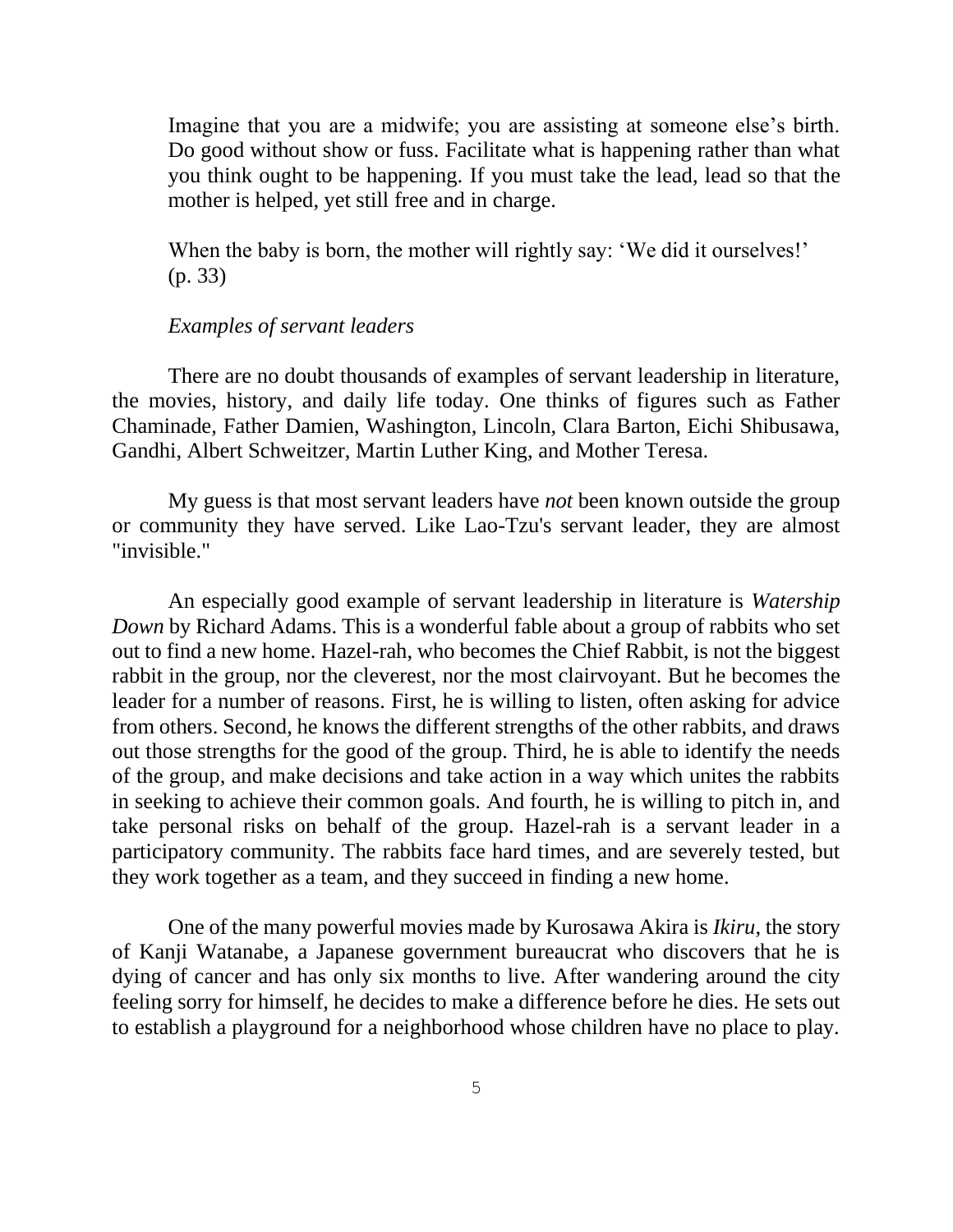The mothers of the neighborhood have been referred from government agency to government agency, each bureaucrat passing the buck to the other, nobody willing to take responsibility and help them. Watanabe, a branch chief in the Citizen's Section, takes up their cause. While enduring great physical pain, he patiently and courageously confronts each obstacle until he gets the playground built. He dies late one night, sitting in one of the swings in the playground, singing softly, at peace with himself. At last his life meant something. He had helped somebody. He had made a difference.

I am impressed with the accomplishments of historical figures like Florence Nightingale, an English woman who lived from 1820 to 1910. Born into a wealthy family, her parents were horrified at her interest in nursing, because they thought that most nurses were either immoral or drunk or both. But Florence pursued her interest, gaining experience in Germany and assuming the management of a small hospital in London in 1853. When the Crimean War broke out the next year, she was asked by the British government to take a group of nurses to Russian Crimea. She arrived with 38 nurses, and found 5,000 wounded and sick men in bare buildings with no facilities. Often working 20 hours per day, she got the hospitals equipped and made them sanitary, dramatically improving the treatment of the soldiers. After the war she published a huge book on army hospitals, and then opened a training school for nurses. Florence Nightingale saved thousands of lives, and is often considered the founder of modern nursing.

# *Servant leaders in business, politics, and the military*

Three of the major contexts for leadership today are business, politics, and the military. I believe that the best business leaders are focused on the needs of others clients or customers outside the organization, and employees or colleagues inside the organization. They listen to and respond to both internal and external needs.

For the manager or leader within the organization, the question is: How can I be of service? Or in Peter Drucker's words, "What can I contribute?" Drucker, in *The Effective Executive,* writes:

The effective executive focuses on contribution. He looks up from his work and outward toward goals. He asks: 'What can I contribute that will significantly affect the performance and the results of the institution I serve?'...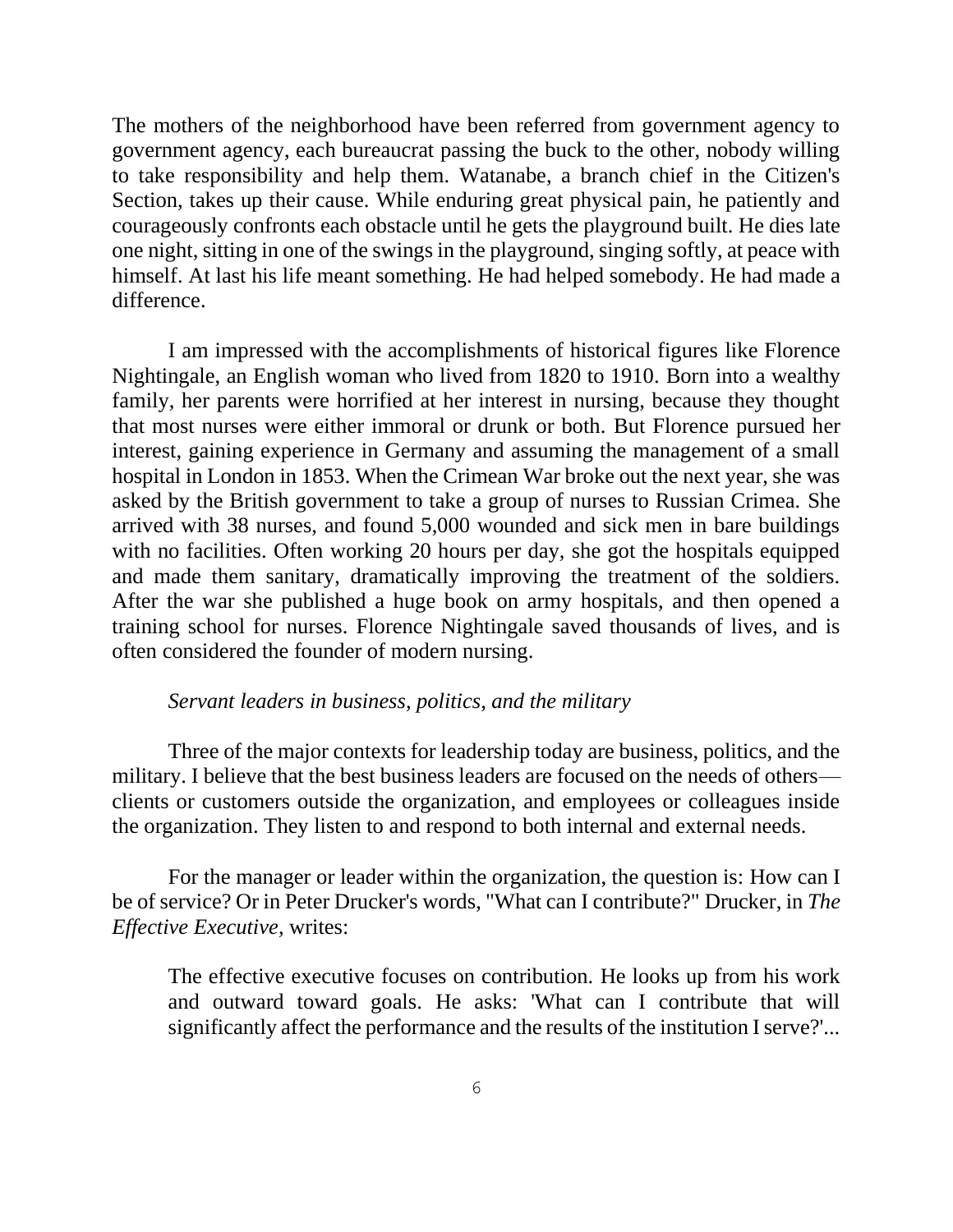The focus on contribution turns the executive's attention away from his own specialty, his own narrow skills, his own department, and toward the performance of the whole. It turns his attention to the outside, the only place where there are results... He therefore will also come to think in terms of the customer, the client, or the patient, who is the ultimate reason for whatever the organization produces, whether it be economic goods, governmental policies, or health services. (pp. 52-53)

Drucker, in his own way, has described the effective executive as a servant leader, focused on contribution and focused on others.

The politician is supposed to be a public servant— a servant leader by definition. The fact that many, today, do not act as though they are public servants, has caused or reaffirmed a great deal of cynicism about political leaders. It is possible that if more political leaders were servant leaders, they could begin to change the image and reality of political leaders in ways that would, over time, develop a new sense of trust and respect between citizens and those whom they have elected.

One of my favorite books as a young man was *Profiles in Courage*, by John F. Kennedy. Kennedy describes eight U.S. Senators, each different in his own way, who made a tough decision on principle, and served the nation at great personal sacrifice. Whatever kind of leader each had been in his career up to that point, he became a servant leader when he put the good of others first. Their examples have always been inspiring to me.

Probably the last place one would expect to find servant leadership would be in the military. The word "servant" is a little harder to match up with our images of great commanders. And yet, my own reading and observations indicate that the great commanders have placed high priority on taking care of their troops. This has included not only their food, clothing, shelter, equipment, and health, but also training, and opportunities for growth and recognition. Great commanders have also identified with their troops, and have been willing to suffer what they have suffered. Alexander the Great trained with his men and led them into battle. George Washington stayed with his beleaguered troops during the bitter winter at Valley Forge. The troops have always known if the commander cared, and great commanders have always cared.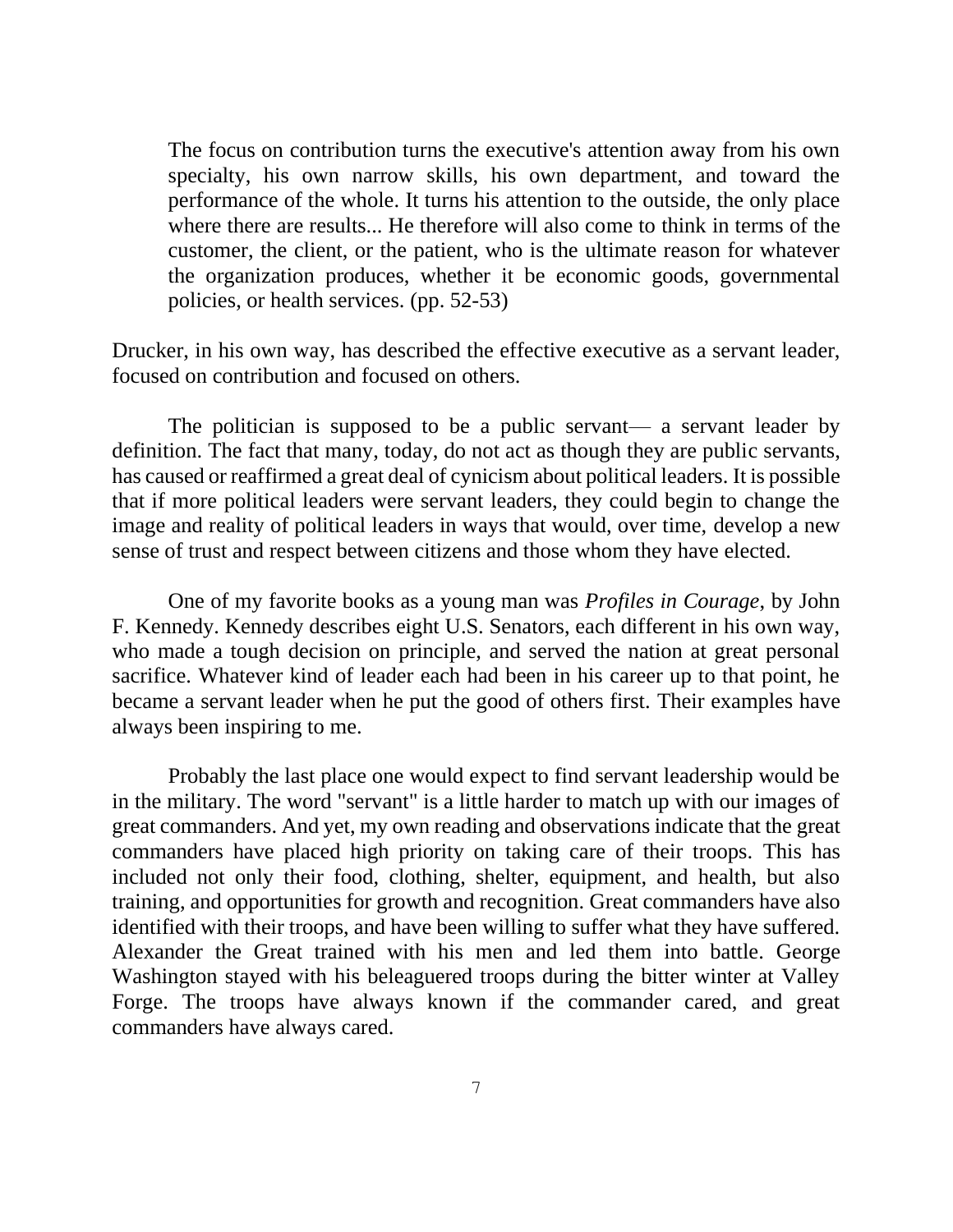# *Different focus, different motivation*

Servant leaders have a different focus, and a different motivation, from most other leaders. They are focused on others, not themselves. And they are motivated not by power but by love and the desire to use their talents to help others.

The attributes or character traits of servant leaders are likely to include compassion, understanding, and selflessness. Their lifework is likely to focus on meeting the fundamental needs of others, such as food, clothing, shelter, education, jobs, and basic human rights.

This difference of focus and motivation is seen clearly when we look at famous leaders who were not servant leaders. Let's take, for example, Henry V, king of England.

I love the story of Henry V, who is said to have been "deservedly more loved by his subjects than any English king before or since" (Stephen & Lee, 1917, p. 505). Henry lived from 1387 to 1422. He first went into battle at age 13. By age 20 he was an accomplished general. At age 25 he was king; two years later he invaded northern France. That expedition is described in Shakespeare's play, *Henry V*, recently made into a marvelous film starring Kenneth Branagh. Near Ajincourt, the English army found itself outnumbered by three or four or five to one by the French. A fierce battle ensued. When the battle was over, there were anywhere from 7,000 to 10,000 French dead, and only 400-500 English dead. It was an incredible victory, a miracle.

Henry went on in later years to conquer France and become the Regent; he married the French king's daughter, and their son became the king of both England and France. Henry also helped to resolve the schism in the Catholic Church. Again, he was brilliant, daring, just, and much beloved. But when he died at age 35, he left his country nearly bankrupt. He had done nothing to improve the lives of his people. He had given them national glory, but not food, clothing, shelter, education, jobs, or culture. And tens of thousands lay dead on the battlefields.

I admire Henry for his genius, skill, courage, and sizable accomplishments. But he was not a servant leader, and I believe that it is servant leaders that the world needs most today. We need more people like Gandhi, who without holding any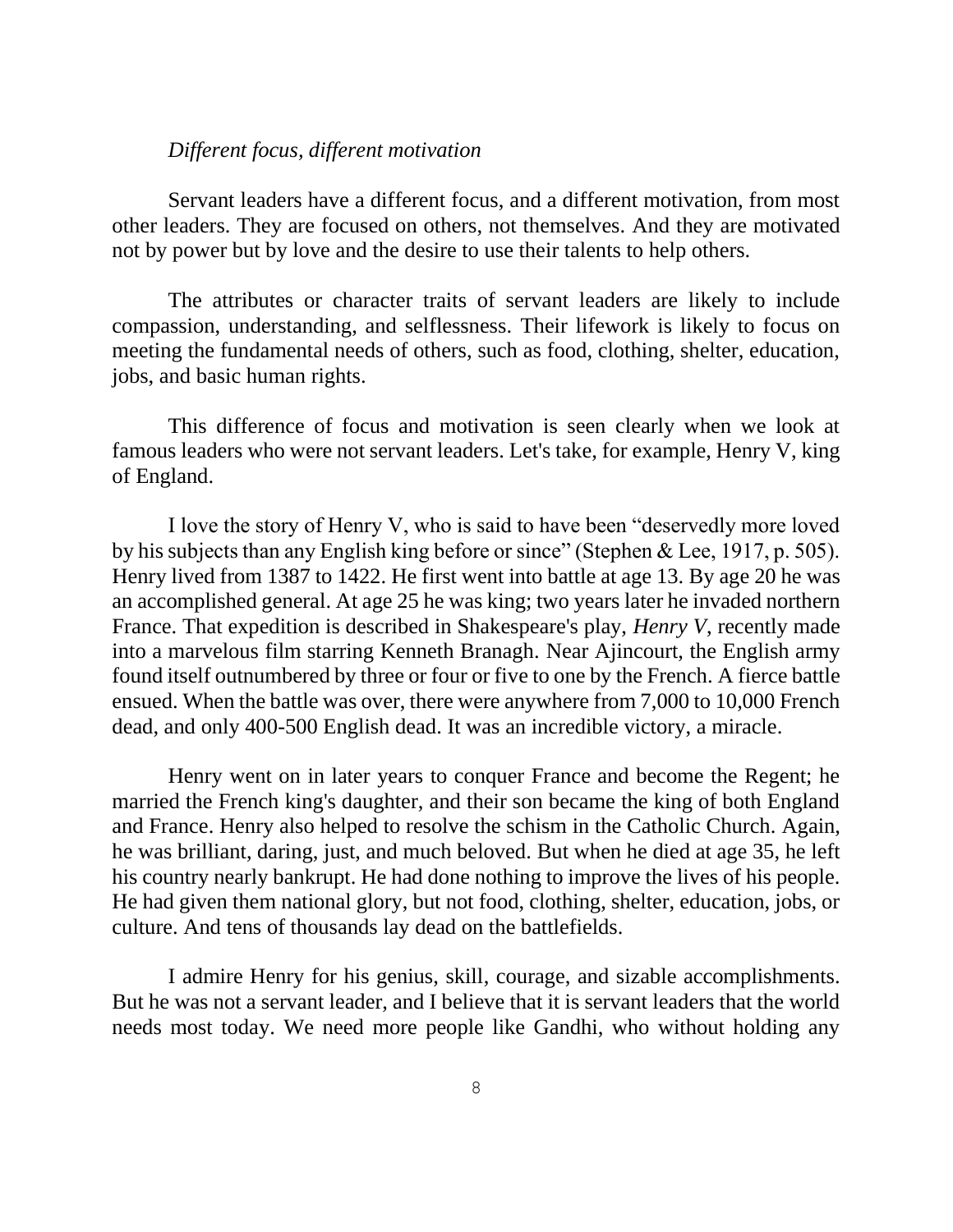official leadership position, led the liberation of a nation of hundreds of millions. We need more people like Eichi Shibusawa of Japan, who in the 19th century established 600 companies to create jobs, urging his nation to invest in human capital. We need people like Martin Luther King, who led a much-needed revolution in civil rights, and Mother Teresa, who has directly served tens of thousands, and has inspired many more to do the same. Today we need builders, healers, facilitators, with compassion and selfless vision, focused on the needs of others.

## *Relevance and meaning*

I think it is obvious why servant leadership is the best kind of leadership for both the leader and the led. All other types of leadership become irrelevant to the needs of those being led, or result in the corruption of the leader himself or herself.

It is really common sense. The leader who is not focused on others, will be focused on himself or herself. But the desires or needs of the leader himself or herself may be in no way connected to the desires or needs of the rest of the organization or the rest of society. That is why it is easy for a leader like that to become irrelevant.

Also, leadership which is not servant leadership easily results in the personal corruption or unhappiness of the leader. The leader who seeks power for himself or herself can never get enough. *Never*. Power becomes a disease, a drug, a fanatic drive, an addiction. After a while, it no longer matters what the power is for the leader simply craves more and more of it. As the addiction grows stronger and stronger, the leader loses his values and becomes spiritually corrupt. And since the leader can never get enough power, he is never happy. The victories mean too little; the defeats mean too much. He lives a life of frustration, restlessness, dissatisfaction, even rage and self-torment.

Unfortunately, in the never-ending drive for power, the leader's ego becomes over-enlarged, and false pride, pettiness, crassness, spite, and a desire for conflict set in and take hold. The leader thus becomes an *obstacle* to the achievement of society's hopes and dreams. Believe me, the over-enlarged egos of leaders have prevented an immense amount of good from being achieved in our world.

Servant leaders achieve an immense amount of good because they are relevant— they focus on the needs of others. And servant leaders can avoid the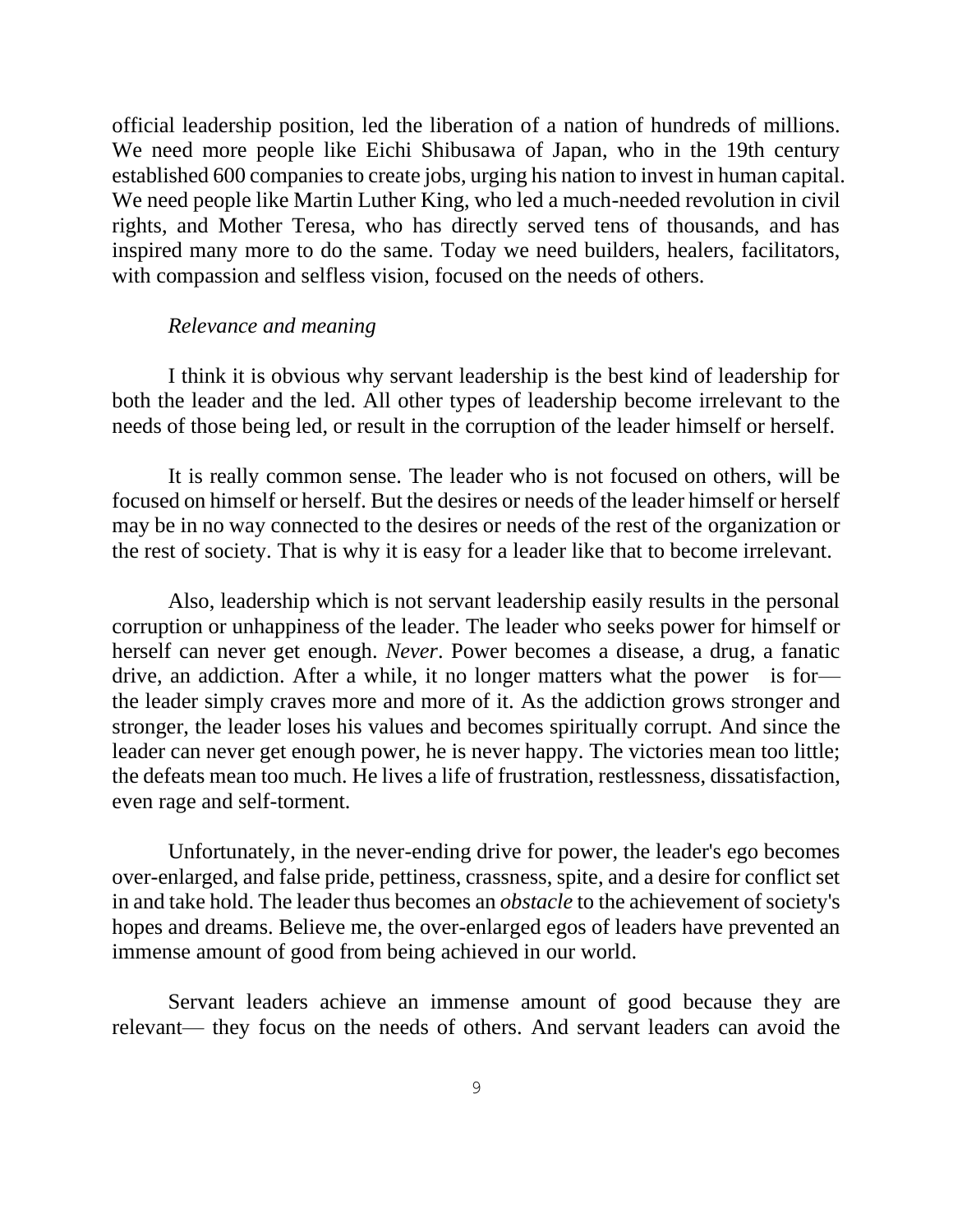addiction to power, since power is not what they seek. Servant leaders also succeed because of their spiritual resources. Servant leadership provides the leader with something that power and its trappings cannot provide: Personal meaning and inner peace. This gives servant leaders a reservoir of spiritual strength to draw upon. This makes it possible for the servant leader to go on, to continue striving and serving others, no matter how difficult it may be.

# *The three options*

When you love people, and you see that they have many needs, you only have three basic options: (1) do nothing, and ignore the needs of others— which is an option I consider a moral failure; or (2) take advantage of people's weaknesses, cynically exploit their needs, and seek personal gain at their expense— which is an option I consider an even worse moral failure; or (3) do the right thing, and try to meet people's needs. The third option is the servant leader option, and it is the only moral one. That is still the right option, even if you fail to achieve what you hope to achieve.

When it comes to achievement, servant leaders often see "success" in different terms than the rest of the world. It has less to do with fame, money, and power. Servant leaders may receive fame, and earn money, and gain power, but that is not the goal. They usually live by a different set of values.

One of my favorite passages in the Bible which continues to have an impact on me, is *John* 17: 14-15. The concept is to be *in* the world without being *of* the world. The scene is the Last Supper, and Jesus is praying for his disciples. He says in his prayer:

I have given them your word and the world has hated them, for they are not of the world any more than I am of the world. My prayer is not that you take them out of the world but that you protect them from the evil one.

We are *in* the world, and we should engage it fully, loving others, serving others, feeling joy and sorrow, working hard, growing in wisdom, growing toward the perfection that I believe God wants for each of us. But even as we are fully engaged in the world, we do not have to be *of* the world— we do not have to base our actions on the world's values, nor judge ourselves by the world's definitions of success. We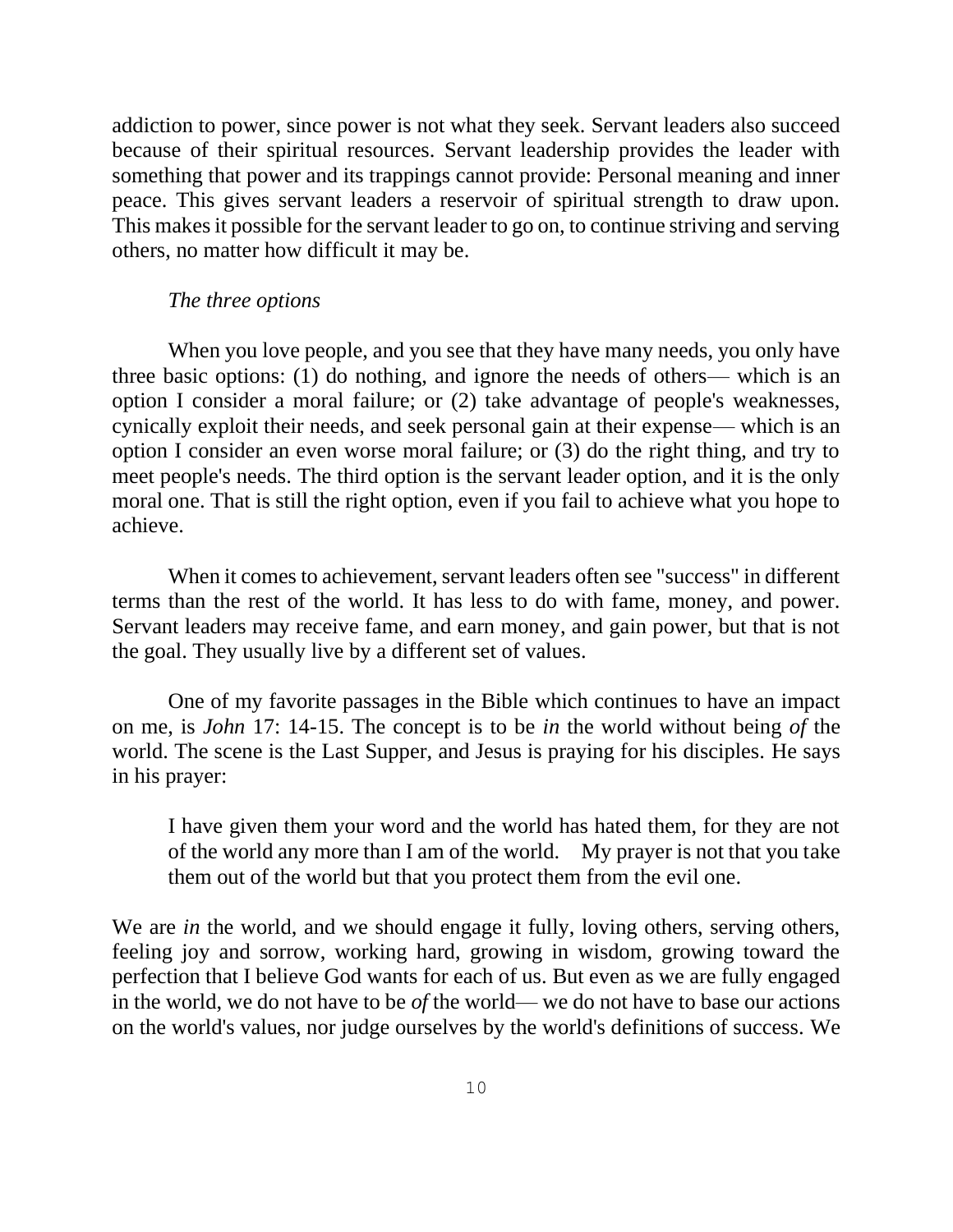can live by deeper values and reaffirm more fundamental truths. We can keep our eyes on a higher heaven.

#### *Deciding what to do*

How do servant leaders decide what to do? Certainly, some of the things that servant leaders do, they do as a result of their analysis of world or local problems. But my own experience is that they are more likely to deal with issues or events that are right in front of them, directly affecting them, or their families, or their friends and neighbors. They may work on problems which they just happen to come across. This is one thing which impresses me about the story of the Good Samaritan, from *Luke* 10: 30-35:

Jesus said: 'A man was going down from Jerusalem to Jericho, when he fell into the hands of robbers. They stripped him of his clothes, beat him and went away, leaving him half dead. A priest happened to be going down the same road, and when he saw the man, he passed by on the other side. So too, a Levite, when he came to the place and saw him, passed by on the other side. But a Samaritan, as he traveled, came where the man was; and when he saw him, he took pity on him. He went to him and bandaged his wounds, pouring on oil and wine. Then he put the man on his own donkey, took him to an inn and took care of him. The next day he took out two silver coins and gave them to the innkeeper. "Look after him," he said, "and when I return, I will reimburse you for any extra expense you may have."'

One thing which strikes me about this Samaritan is that he apparently did not debate with himself as to whether there might be somebody with a greater need further down the road, or on another road, or in another city. He apparently did not argue with himself as to whether he was the right man to help, or whether he had the time to help, or could afford to help, or whether somebody else should come to help instead. He didn't say this is a rural problem, outside his urban jurisdiction. He didn't say this is a seasonal issue, and the man is out of season. No— he saw a need, right there in front of him, and he acted.

That is what life is like each day for many servant leaders. They live each day, discovering needs and addressing them. Their biggest challenges as servant leaders may be the ones that they just happen to come across, that are right in front of them,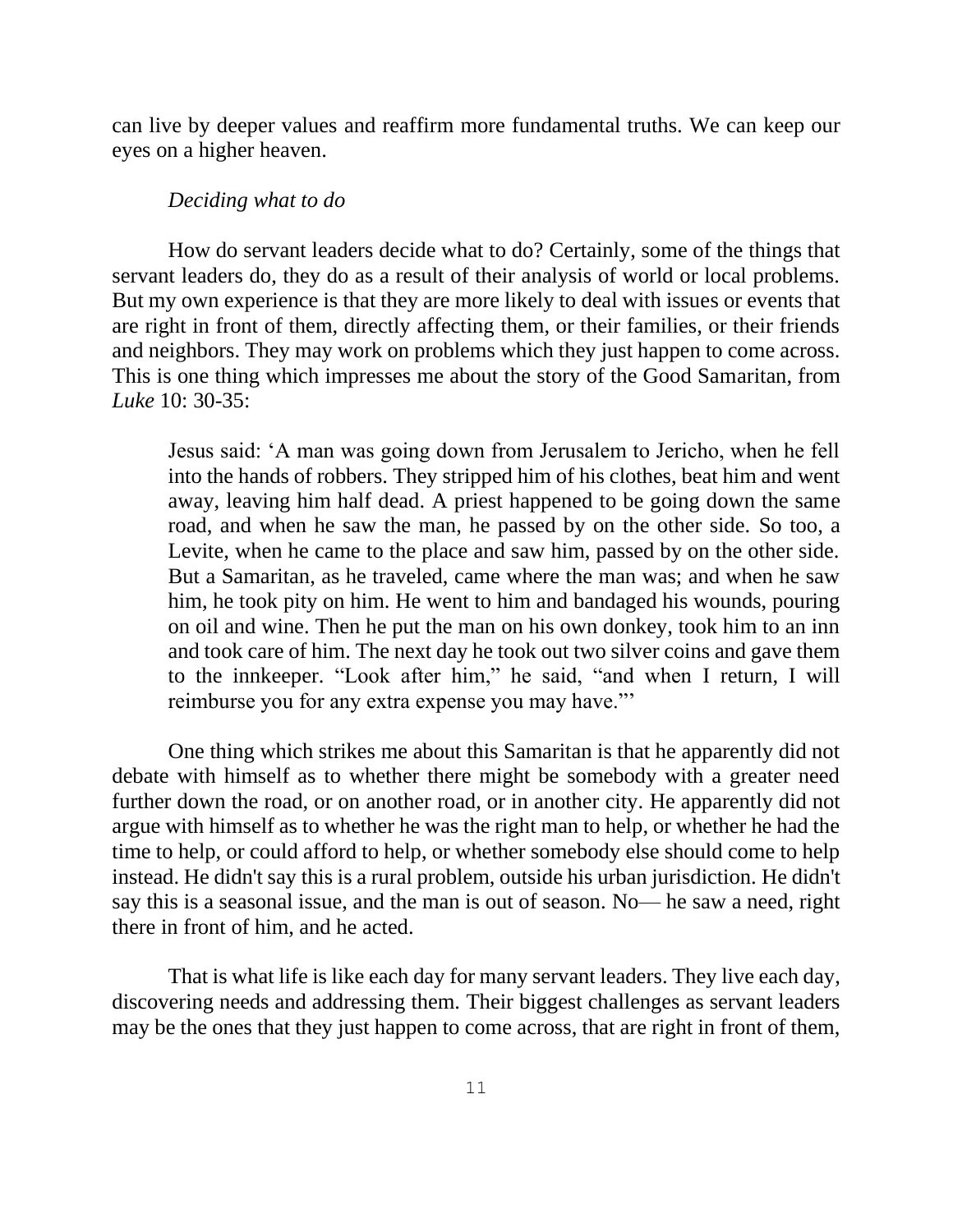like the man lying injured by the side of the road.

## *A service model*

We often talk about our young people as the leaders of tomorrow. I believe it makes a difference what model of leadership they are learning today.

When I was going to school, ideas about leadership were ideas about power. Leadership was about how to accumulate and use power; how to make people do things; how to attack and win. It was about clever strategies, and *realpolitik.* It was a power model.

I am convinced now that the focus on power is the wrong focus. In a pluralistic democracy, factions can brilliantly battle factions, and great victories and defeats can occur between them, with no benefits to society. In fact, rather than healing and building, factional warfare usually results in more hurt, and more fragmentation.

The model should be service, not power. That is why we are doing more and more things at Chaminade University to explain the servant leadership concept. In 1989 we founded the Chaminade Leadership Institute and began providing workshops for our students on servant leadership. This grew into a leadership program consisting of workshops, academic courses, and community service. Those students who complete the full program can graduate with the words "with leadership distinction" attached to their diplomas.

In 1990, we were able to bring in the State Department of Education (DOE) for a joint workshop on student leadership for 150 high school student leaders and their advisors from around the State. This past Summer we held our fifth workshop on campus with the DOE. It is a three-day program, and we provide the speakers and materials for the first day. We start the day with servant leadership, move on to the nature of humankind and aspects of political and organizational leadership, and then conclude by revisiting servant leadership with an eye on the real problems that servant leaders can work on. We have now reached 750 high school student leaders in this way.

This past Spring, we taught our first for-credit academic course specifically on servant leadership. It was an inter-disciplinary capstone course, organized by Fr.